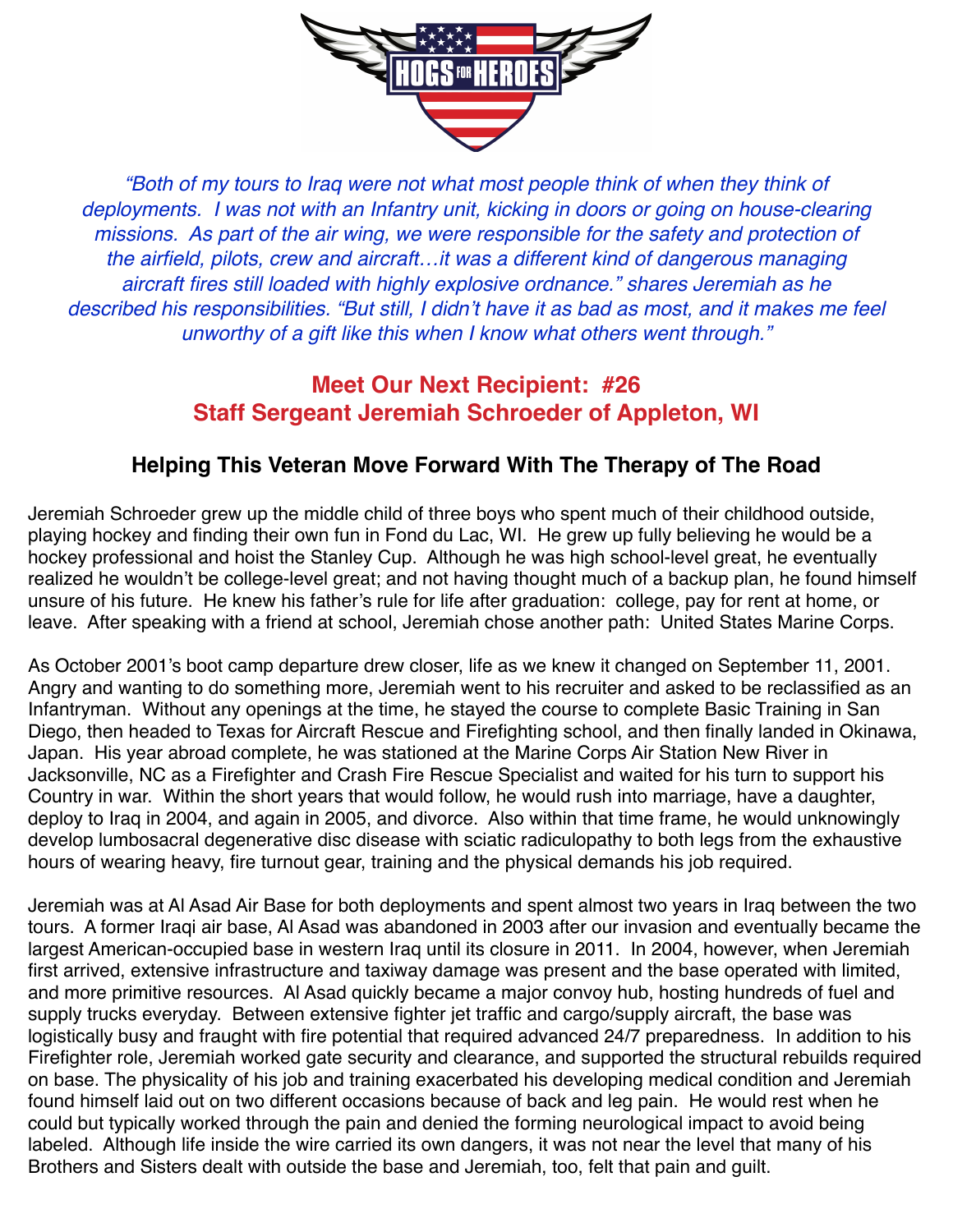His second deployment in 2005 to the same air base was much the same but with added responsibilities of Off-Base Crash Response… and images that would forever stay cemented in his memory. Although his back and leg pain worsened in both frequency and intensity, the psychological toll his second time around proved far worse. For at least half of this deployment, Jeremiah watched over several flag-draped coffins that would line his airfield every day, waiting for their final journey home. Seeing the painful toll war took on his Brothers and Sisters…and knowing someone's son, spouse, parent or friend was not coming home burned deep within him, impacted his heart and his mind, and added to his brewing anxiety disorder as he more frequently pondered his own fate.

Jeremiah returned stateside, neatly tucked his experiences and strife away, and moved forward in his duties, rank and beloved military career. Young and idyllic, he still saw military retirement in his eyes, yet realized his need to add a personal release to manage the damage done in war. So after years of dreaming, he bought his first motorcycle: a new H-D Street Bob, and brought it to base. He quickly realized the benefit to his conflicted mind and the escape the road provided to his structured life; and, he rode every chance he had. Life was good, and got even better in 2007 when he met his current wife, Kathy, who lived in Appleton, WI. Shortly after getting engaged, Jeremiah received orders for four years of recruitment duty in West Bend, WI and happily moved closer to home. The two married in 2008 and began building their family as they fought for, and won, custody of his daughter from his first marriage.

In 2012, his recruitment duty complete, their growing family transferred to Hawaii where he resumed his firefighting specialization. Although the area was beautiful and he could ride every chance he had, Jeremiah's back issues and daily pain became more problematic and personal family needs became more pressing. With re-enlistment pending, he weighed his priorities: he put his love of family first, transitioned to the Marine Reserves and returned to Wisconsin. Without a job lined up or place to live, Jeremiah sold his beloved Harley to pay off the loan and buy a home for his young family.

Jeremiah fully believed the Reservist transition would be easy and, after getting settled and finding a civilian job, he would have the chance to buy another bike. Unfortunately life had a different plan for him and set him on a course of rejection and disappointment that would worsen his struggle with anxiety. Within his first year at the 4th Marine Aircraft Wing in Minneapolis, MN, a Headquarters audit removed his billet. Without a need for his job anywhere in the country, he was unable to re-enlist. To expand on his 13 years of service, he transitioned to the WI Army National Guard with the new job of Electronic Warfare Specialist. He was waitlisted for two enrollment periods before securing a training school position; and when his opportunity finally came up, his back injury had acutely flared and not only prevented him from attending, it automatically placed him in a Medical Review process to determine service continuation. In physical pain, anxious about the impact on his family, and without any control in the matter, Jeremiah had no choice but to endure the arduous process. Although the Army eventually granted medical retirement in February, 2020, he never attended the training school that would enhance his future opportunities and, after 17 years, 4 months and 10 days in service to our Country…nor did he end his military career the way he'd envisioned.

As if the uncertainty and frustrations within his military career wasn't enough, finding civilian employment during this time proved more problematic than ever imagined. He went through ten different jobs in the ten years since becoming a Reservist that either didn't fit, didn't accept him or downsized…and Jeremiah learned first-hand that military skills, experience and style don't always translate well in civilian life. And yet, he would push on, deflated yet determined, because not doing anything simply wasn't an option for his character or his family. His anxiety, however, worsened as a result and the years of instability further eroded his sense of value, purpose and pride as his family of five scraped to provide a stable home life and meet their needs. Just as they'd find a level of comfort, another shoe would drop and deal Jeremiah another blow. The rollercoaster ride continued until 2021 when a temporary job turned into a permanent position as an IT Service Desk Analyst. Not only has the group welcomed him, it's work that satisfies him and offers him the